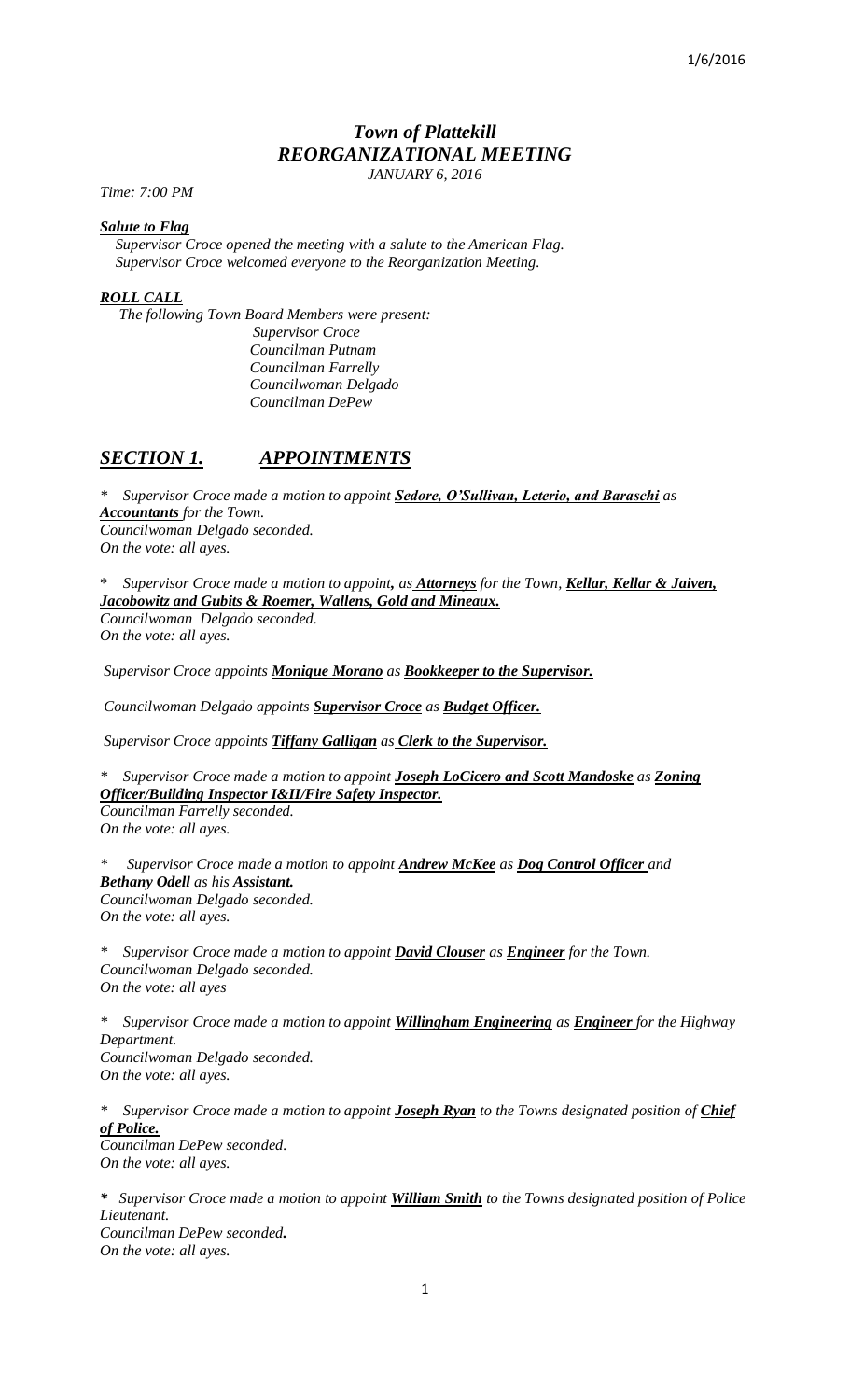*\* Supervisor Croce made a motion to appoint Lori Scarano as the Clerk to the Police Chief. Councilman Farrelly seconded. On the vote: all ayes.*

*\* Supervisor Croce made a motion to reappoint Cindy Hilbert as Chairperson to the Planning Board.*

*Councilwoman Delgado seconded. On the vote: all ayes.*

 *Councilwoman Delgado appointed Joseph G. Croce as Liaison to the Planning Board.*

*\* Supervisor Croce made a motion to appoint Tom Wilkin as the Town Representative to the Ulster County Planning Board and to appoint Darryl Matthews as the Alternate Representative to the Ulster County Planning Board. Councilwoman Delgado seconded. On the vote: all ayes.*

*\* Supervisor Croce made a motion to reappoint Wilfredo Castillo as Chairperson to the Zoning Board of Appeals. Councilman Farrelly seconded.*

*On the vote: all ayes.*

 *Supervisor Croce appointed Michael Putnam as Liaison to the Zoning Board of Appeals.*

*\* Supervisor Croce made a motion to appoint Sue Bolde as Zoning Board Clerk and Planning Board Clerk and Dawn Maresca as Assessor Aide/Building Inspector Clerk. Councilwoman Delgado seconded.*

*On the vote: all ayes.*

*\* Supervisor Croce made a motion to appoint, the Highway Superintendent, Robert Wager, as Public Works Officer. Councilman DePew seconded. On the vote: all ayes.*

*\* Councilwoman Delgado made a motion to appoint Joseph Croce as Purchasing Officer. Councilman DePew seconded. On the vote: all ayes.*

*\* Supervisor Croce made a motion to appoint, the Town Clerk, Barbara Dawes, as Records Access Officer.*

*Councilman DePew seconded. On the vote: all ayes.*

*\* Supervisor Croce made a motion to appoint, the Town Clerk, Barbara Dawes as Registrar of Vital Statistics. Councilwoman Delgado seconded.*

*On the vote: all ayes.*

 *Supervisor Croce appoints Larry Farrelly as Deputy Supervisor.*

*\* Supervisor Croce made a motion to appoint, as Delegate to the Association of Towns, Supervisor Joseph Croce and Deputy Supervisor Larry Farrelly as Alternate Delegate to the Association of Towns*. *Councilwoman Delgado seconded. On the vote: all ayes.*

 *Town Clerk, Barbara Dawes, appoints as Deputy Town Clerk, April Colombo.*

*At the recommendation of the Highway Superintendent, Robert Wager, Supervisor Croce appoints Linda Byrnes, as Clerk to the Highway Dept.*

 *Supervisor Croce appoints Linda Byrnes, as Less than ½ Time Clerk.*

 *Supervisor Croce appoints Linda Byrnes, as Buildings & Grounds Clerk.*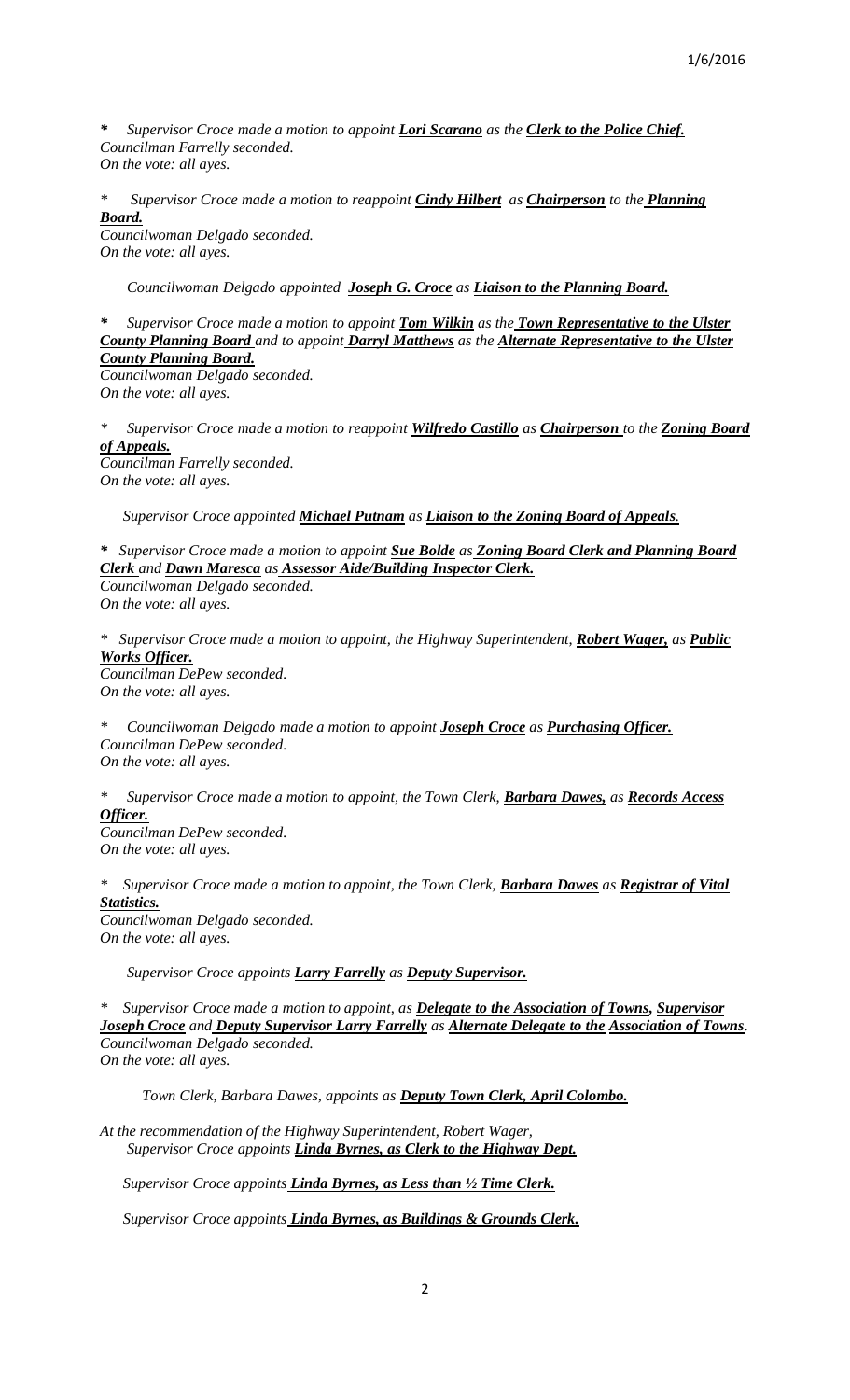*\* Supervisor Croce made a motion to appoint as Court Clerks, Donna Fuentes and Tamara Cavazza. Councilwoman Delgado seconded. On the vote: all ayes.*

 *Supervisor Croce appoints Libbie Werlau as Town Historian.*

*\* Supervisor Croce made a motion to reappoint April Colombo as Town Publicist. Councilwoman Delgado seconded. On the vote: all ayes.*

# *SECTION 2 COMMITTEES:*

*The Supervisor sets the following Committees to provide advice to the Town Board:*

### *Emergency Response Committee:*

*The Emergency response committee shall be comprised of the Fire Chiefs from Plattekill, Modena, and Clintondale, Supervisor Croce, Police Chief Joseph Ryan, and Highway Superintendent Robert Wager. Said committee shall be responsible to periodically review the Emergency Response plans for the Town of Plattekill and prepare to meet emergencies that might arise from time to time in the Town.*

### *Recreation Committee:*

*Asst. Rec. Director, Stephanie Doland, Erika Pam, Brian Kelly, Lisa Hickey, Frank Scotto, Rose Guerrieri.* 

#### *Plattekill Day Committee:*

*Chairperson, Linda Byrnes Robert Wager, Mike Putnam, MaryAnn Eng, Joe Croce, Judy Croce, Joe Ryan, Tiffany Galligan, Larry Farrelly, Barbara Dawes, Monique Morano, Dwight Dougherty.*

### *Veterans Committee:*

*Chairperson, Sis Morse*

*Dot Longbard , Esther Coppola, Dorcas Arocho, Victor Arocho, Florence Jesse, Mary Ann Depew, William Jesse, Gina Cappola, Jean Smith, John Smith, Joe Egan, Arthur Artuz, Mike Putman, Nathaniel Dawes, Frances Scriber, Carol Peets, Larry Newkirk Sr, Michelle Carballo, Gary Garrett, Nelson Rivera, Lillian Rivera (Sec/Tres), Annette Laskowsky, Robert Ruger, Louise Schmitz, Matthew Schmitz, Jodi Swanson, Frances Woodruff, Marge Gardner, Lorraine Morano (County Rep), Larry Farrelly, Nancy Paroli, Abra Yeoman, Charles Spada, Robert Wager Sr., Jenna O'Jea(Youth Member), Neal Peets (Youth Member).*

*Veterans Committee Photographer: Mary Ann DePew. Veterans Committee Historian: Elizabeth Werlau. Veterans Committee Liaison to the Town Board: Joe Croce.*

# *Citizen of the Year Committee*:

#### *Chairperson, Esther Coppola*

*Dot Longbard (Veterans Rep), Cindy Delgado, Jose Delgado, Joe Egan, Andrew Croce, Richard Brooks, Flossie Jesse, Robert Wager, Libbie Werlau, Valerie Smith, Marge Gardner, Christopher Hodge, Bill Johnson, Robert Riley, Ralph Davis, Dolly Ann Newkirk Briggs, Father Kevin, Cathy Naclerio.*

*Town Board Committee: Supervisor sets the following Liaison or Committee comprised of Town Board members. Said liaison or committee is appointed by the Supervisor to act in an advisory capacity only and shall be directed to review policy and procedure. In no instance is a Committee or Liaison to act unless under the direction of the Town Board. Such committees or Liaisons might be added or amended from time to time by the Supervisor.*

| Library:                              | Larry Farrelly and/or Dean Depew will attend meetings of the<br>Library Board.                                                                                      |
|---------------------------------------|---------------------------------------------------------------------------------------------------------------------------------------------------------------------|
| Voucher Audit Committee:              | Michael Putnam and Larry Farrelly will audit all vouchers for<br>compliance to the Town purchasing policy and Comptrollers'<br>guidelines for approval of vouchers. |
| <b>Park and Recreation Committee:</b> | Larry Farrelly                                                                                                                                                      |
| Dog Control:                          | Joseph Croce                                                                                                                                                        |
| Police:                               | Joseph Croce                                                                                                                                                        |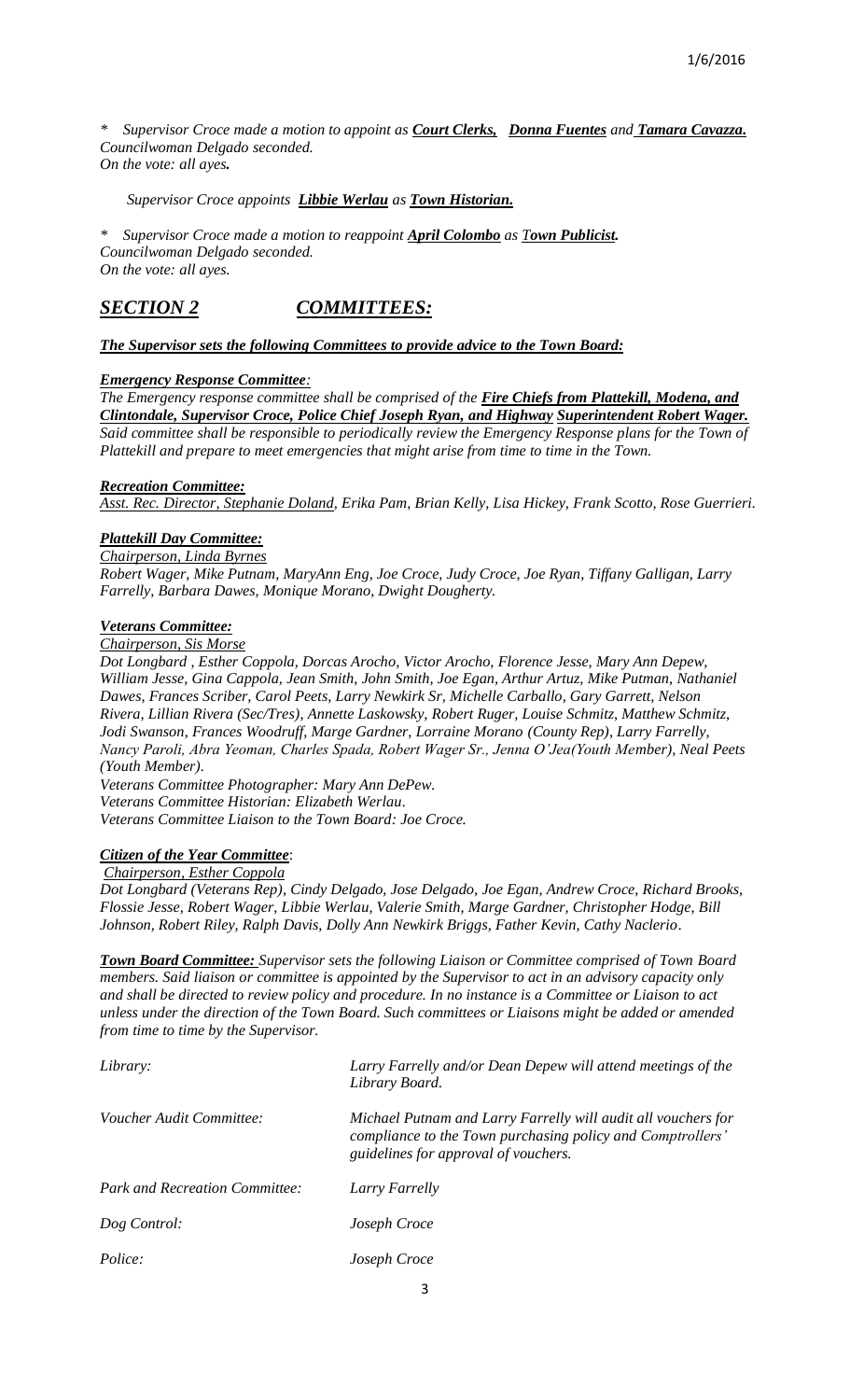| Highway Dept.:           | Joseph Croce  |
|--------------------------|---------------|
| <i>Senior Community:</i> | Cindy Delgado |
| Veterans Committee:      | Joseph Croce  |

# *SECTION 3 RESOLUTIONS FOR 2016*

# *Resolution #1 Bonding*

*\* Councilwoman Delgado made a motion, that*

*BE IT RESOLVED BY the Town Board of the Town of Plattekill that the Supervisor is authorized to procure a blanket bonding to cover the Officers and employees of the Town of Plattekill. Seconded by Councilman DePew. On the vote: all ayes.*

# *Resolution #2 Town Newspaper*

*\* Councilwoman Delgado made a motion, that*

*BE IT RESOLVED, the Town Board of the Town of Plattekill does hereby designate the Southern Ulster Times as the Town Newspaper for the Town of Plattekill.*

*FURTHER, BE IT RESOLVED, that in cases of emergency where a weekly publication does not afford sufficient notification, a daily publication be designated as Town Newspaper, that daily to be the Times Herald Record.*

*FURTHER, BE IT RESOLVED, that the Town Clerk is to notify all departments of said designation.* 

*Seconded by Councilman Farrelly. On the vote: all ayes.*

# *Resolution #3 Reimbursement of Training*

*\* Councilwoman Delgado made a motion, that*

*BE IT RESOLVED BY, the Town Board of the Town of Plattekill, that all Officers and employees approved by the Town Board prior to attending conferences or training seminars, shall be reimbursed as follows:*

*1. Mileage: .54 cents per mile plus tolls*

*2. Course registration as allowed by the Town Board.*

*3. Up to \$45.00 per day for meals;(excluding Alcohol)*

*FURTHER, BE IT RESOLVED, that all expenses are to be accompanied by proper documentation as follows:*

*Mileage: Odometer Reading/Map Quest Tolls: Receipt*

*Meals: Receipt Registration: Receipt*

*Seconded by Councilman Farrelly On the vote: all ayes.*

*. There was a short discussion on starting the mileage count from the person's home or from the Town Hall. It was decided either location was acceptable.*

# *Resolution #4 Official Town Bulletin Board*

*\* Councilwoman Delgado made a motion, that* 

*WHEREAS, it is incumbent upon the Town Committees, Boards or otherwise to comply with the Open Meetings Law and post all notices of meetings; and*

*WHEREAS, said posting should be readily accessible to the General Public,*

*NOW THEREFORE BE IT RESOLVED, that the Bulletin Board located in the hallway of the Town Hall be designated as the Official Town Bulletin Board.*

*FURTHER BE IT RESOLVED, that all committees and boards shall post notice of meetings on said Board in compliance with the open meetings law.*

*Seconded by Councilman DePew.*

*On the vote: all ayes.*

*Resolution #5 Meeting Notice*

*\* Councilwoman Delgado made a motion, that* 

*WHEREAS, the Town Board recognizes the importance of public participation in its decision making; and*

*WHEREAS, the public and News Media be notified of all meetings to encourage their input and comply with the Open Meetings Law,*

*NOW, THEREFORE BE IT RESOLVED, that the Town Clerk, after notification of such*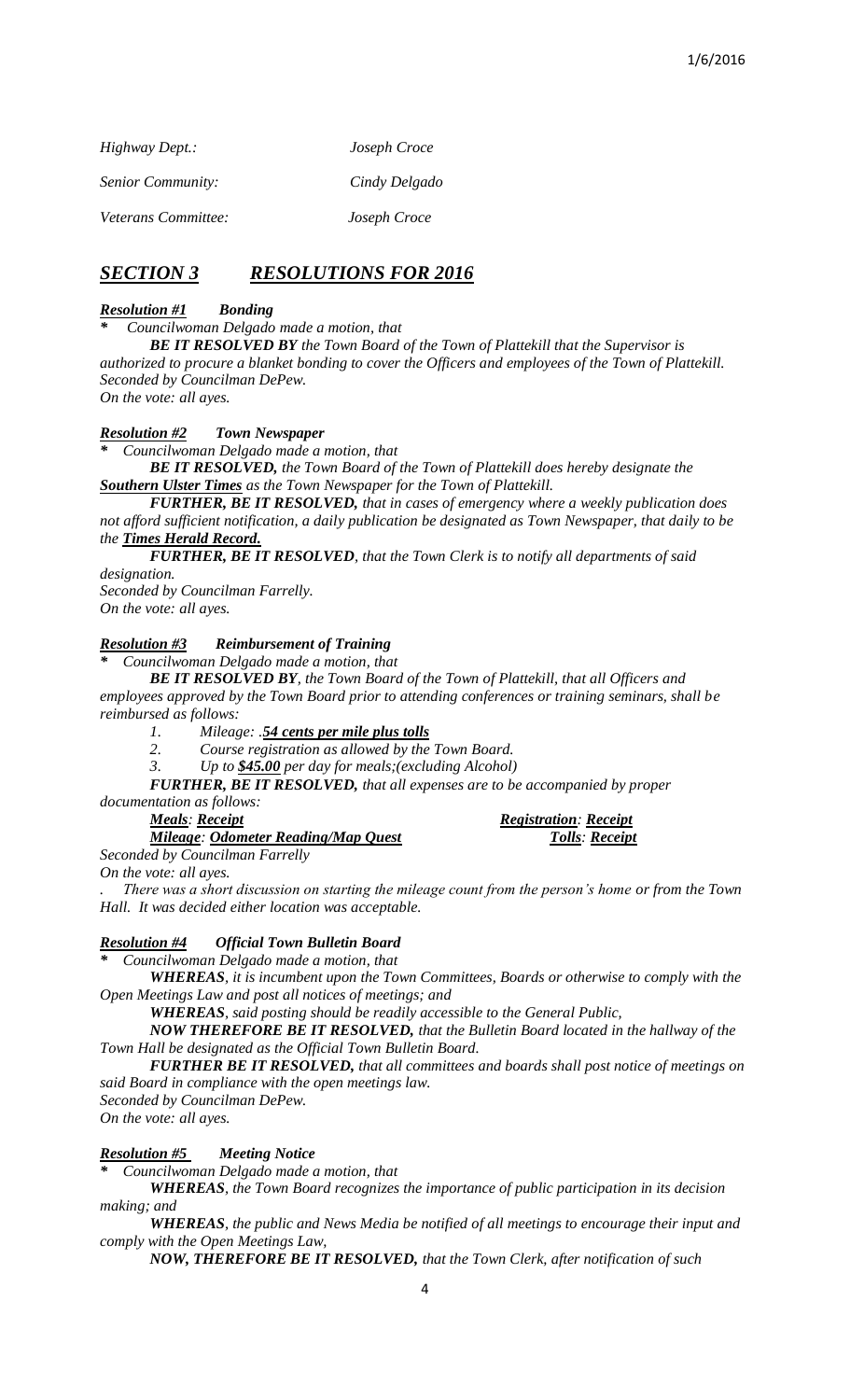*meetings, will be responsible for posting the meeting notice on the Official Bulletin Board and notifying the News Media.*

*FURTHER RESOLVED, the Town Clerk is to keep a journal of the dates of posting and notification of the media.*

*Seconded by Councilman DePew. On the vote: all ayes.*

# *Resolution #6 Monthly Meeting Reports*

*\* Councilwoman Delgado made a motion, that* 

*WHEREAS, in order for all Town Board members and the residents to be kept abreast of the workings of the Town Departments.*

# *NOW, THEREFORE BE IT RESOLVED, that the following departments are required to*

*submit monthly reports: Police, Dog Control, Building Department, Assessors, Building And Grounds, Town Clerk and Supervisor.* 

*Seconded by Councilman Farrelly. On the vote: all ayes.*

#### *Resolution #7 Emergency Agreement*

*\* Councilwoman Delgado made a motion, that*

*WHEREAS, from time to time those providing emergency services to our community require assistance from the Town*

*NOW, THEREFORE BE IT RESOLVED, that the Town enter into an emergency agreement between the Town, Town Highway, and the Fire Departments, First Aide Unit and Ambulance Corp.*

*FURTHER BE IT RESOLVED, that in instances in regards to emergencies located outside the Town Boundaries, salary, equipment costs and any other costs incurred by the Town will be billed to the property owner or other requiring assistance.*

*Seconded by Councilman DePew. On the vote: all ayes.*

#### *Resolution #8 Town Board Meetings*

*\* Councilwoman Delgado made a motion, that*

*BE IT RESOLVED BY, the Town Board of the Town of Plattekill that the Regular Town Board meetings are to be held the first and third Wednesday of every month, at 7pm, at the Town Hall, located on Route 44/55, in Modena*

*FURTHER, BE IT RESOLVED, that the Town Clerk is instructed to send notice of this resolution to the Hudson Valley Newspapers, Times Herald Record, Daily Freeman, New Paltz Times, Wallkill Valley Times and the Southern Ulster Times. Seconded by Councilman DePew.*

*On the vote: all ayes.*

## *Resolution#9 Depositories*

*\* Councilwoman Delgado made a motion, that*

*BE IT RESOLVED BY, the Town Board of the Town of Plattekill that <u>Key Bank</u> and M&T Bank be designated as Town depositories in which all Town Officers shall deposit all monies coming into their hands by virtue of their offices. Seconded by Supervisor Croce.*

*On the vote: all ayes.*

#### *Resolution #10 Returned Checks*

*\* Supervisor Croce made a motion, that*

*BE IT RESOLVED BY, the Town Board of the Town of Plattekill that the Town Board imposes a \$20.00 fee against all checks tendered for payment and returned for insufficient funds. Seconded by Councilman Farrelly.*

*On the vote: all ayes.*

#### *Resolution #11 Tax Collection*

*\* Supervisor Croce made a motion, that* 

*BE IT RESOLVED BY, the Town Board of the Town of Plattekill that the Tax Collecting Officer deposit all monies received in an interest bearing account as a temporary investment.*

*FURTHER, BE IT RESOLVED that the Tax Collector is instructed to transfer all tax monies including interest and penalties so deposited and accrued, including documentation, every ten days to the Supervisor.*

*FURTHER, that the Tax Collector is to remit to the Supervisor all final interest and penalties collected, including a report, five days after settlement with Ulster County.*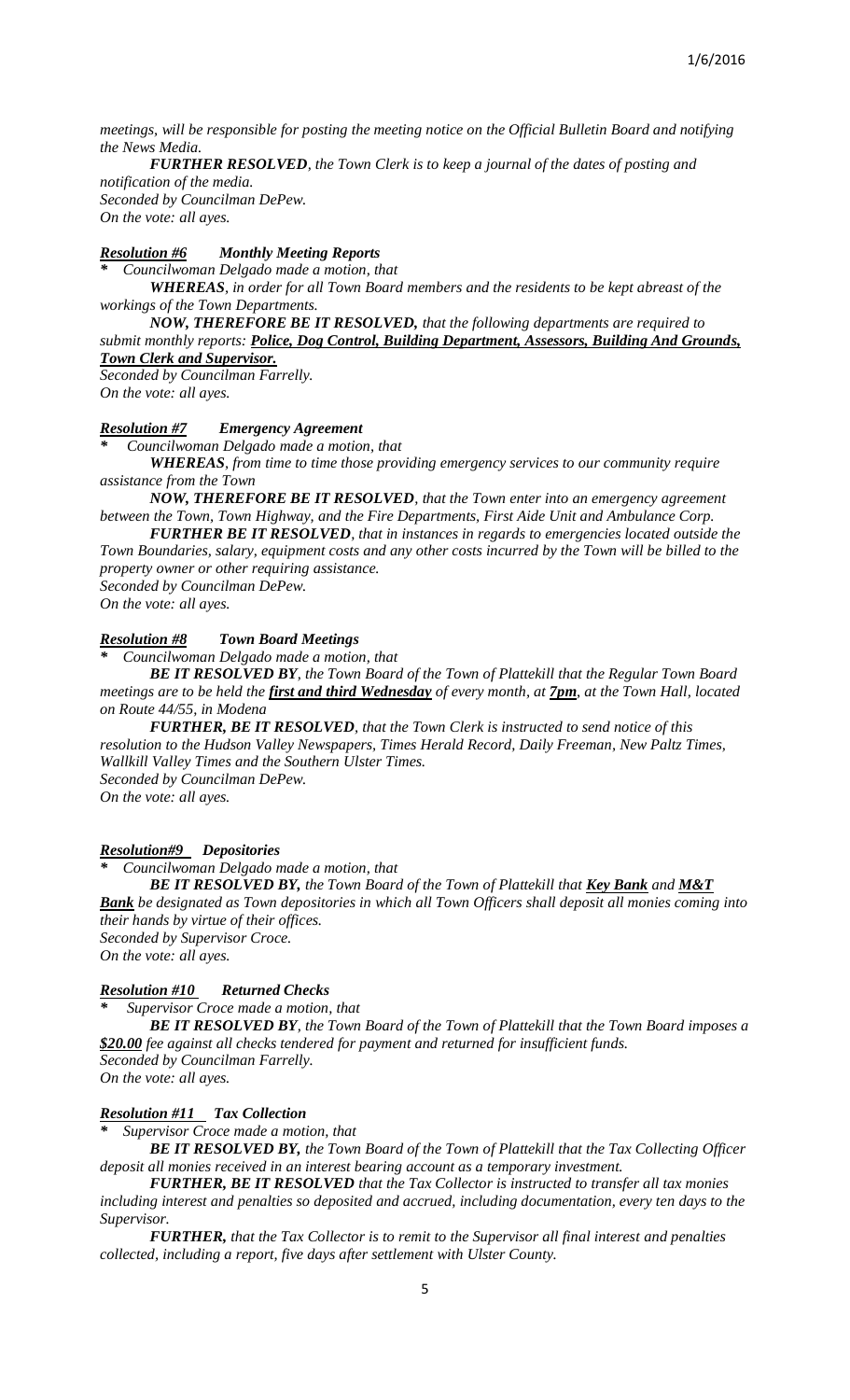*Seconded by Councilman Farrelly. On the vote: all ayes.*

# *Resolution #12 Highway Inspection Fee*

*\* Supervisor Croce made a motion, that* 

*BE IT RESOLVED BY, the Town Board of the Town of Plattekill, that the fee charged by the Town for the Highway Superintendent's time in reviewing road construction of proposed roadways in subdivisions approved by the Planning Board said fee will be charged against the monies held in escrow for inspections of the proposed road construction is \$80.00 per hour. Seconded by Councilwoman Delgado. On the vote: all ayes.*

# *Resolution #13 Association of Town Meeting*

*\* Supervisor Croce made a motion, that*

*BE IT RESOLVED BY, the Town Board of the Town of Plattekill that the following personnel be permitted to attend the Association of Towns Meetings: Supervisor, Town Clerk, Council Members, Assessor, Highway Superintendent, Building Inspector, Planning Board Clerk, Zoning and Planning Boards, Town Justices, Town Justice Clerks.*

*FURTHER, BE IT RESOLVED, that the length of stay is to be Sunday to Tuesday for the February Session except for the Town's delegate who may stay one additional day to vote on those matters that need to be voted on.*

*Seconded by Councilman DePew. On the vote: all ayes.*

# *Resolution #14 Petty Cash*

*\* Supervisor Croce made a motion, that*

*BE IT RESOLVED BY, the Town Board of the Town of Plattekill that petty cash funds be established for the following offices: tax collector \$200.00 and town clerk \$30.00 Seconded by Councilwoman Delgado. On the vote: all ayes.*

# *Resolution #15 Pay Schedule*

*\* Supervisor Croce made a motion, that*

*BE IT RESOLVED BY, the Town Board of the Town of Plattekill that the salaries for all officers and employees as well as payment schedule for 2016 be as follows:* 

| <b>Position</b>                               | <b>Salary</b> |          | <b>How Paid</b>  |
|-----------------------------------------------|---------------|----------|------------------|
| Attorney for Town                             | 250.00-275.00 | Per Hour | Voucher          |
| Assessor                                      | 20.00         | Hourly   | Bi-Weekly        |
| Board of Review (5)                           | 75.00         | Annual   | June             |
| Bookkeeper                                    | 35,826.00     | Annual   | Bi-Weekly        |
| <b>Budget Officer</b>                         | 5,600.00      | Annual   | Bi-Weekly        |
| <b>Building Inspector II</b>                  | 20.40         | Per Hour | Bi-Weekly        |
| Deputy Supervisor                             | 1,040.00      | Annual   | Monthly          |
| Dog Control Officer                           | 12,406.00     | Annual   | Bi-Weekly        |
| Publicist                                     | 2,600.00      | Annual   | Monthly          |
| Solid Waste Attendant                         | 14.54         | Per Hour | Bi-Weekly        |
| Building Inspector I/Fire Inspector           | 25.34         | Per Hour | Bi-Weekly        |
| Engineer for the Town                         | 128.00        | Per Hour | Voucher          |
| <b>Registrar of Vital Statistics</b>          | 1,800.00      | Annual   | Monthly          |
| <b>Town Clerk</b>                             | 40,800.00     | Annual   | Bi-Weekly        |
| Town Justice (2)                              | 19,950.00     | Annual   | Monthly          |
| Town Board (4)                                | 6,120.00      | Annual   | Monthly          |
| <b>Town Historian</b>                         | $\theta$      | Annual   |                  |
| Town Supervisor                               | 33,072.00     | Annual   | Bi-Weekly        |
| <b>Clerks</b>                                 |               |          |                  |
| <b>Assessor Aide/Building Inspector Clerk</b> | 18.09         | Per Hour | Bi-Weekly        |
| Deputy Town Clerk                             | 14.93         | Per Hour | Bi-Weekly        |
| <b>Highway Clerk</b>                          | 15.09         | Per Hour | Bi-Weekly        |
| Justice Clerk 1                               | 15.77         | Per Hour | Bi-Weekly        |
| Justice Clerk 2                               | 15.77         | Per Hour | Bi-Weekly        |
| <b>Planning Board Clerk</b>                   | 14.85         | Per Hour | <b>Bi-Weekly</b> |
| <b>Supervisor Clerk</b>                       | 13.62         | Per Hour | Bi-Weekly        |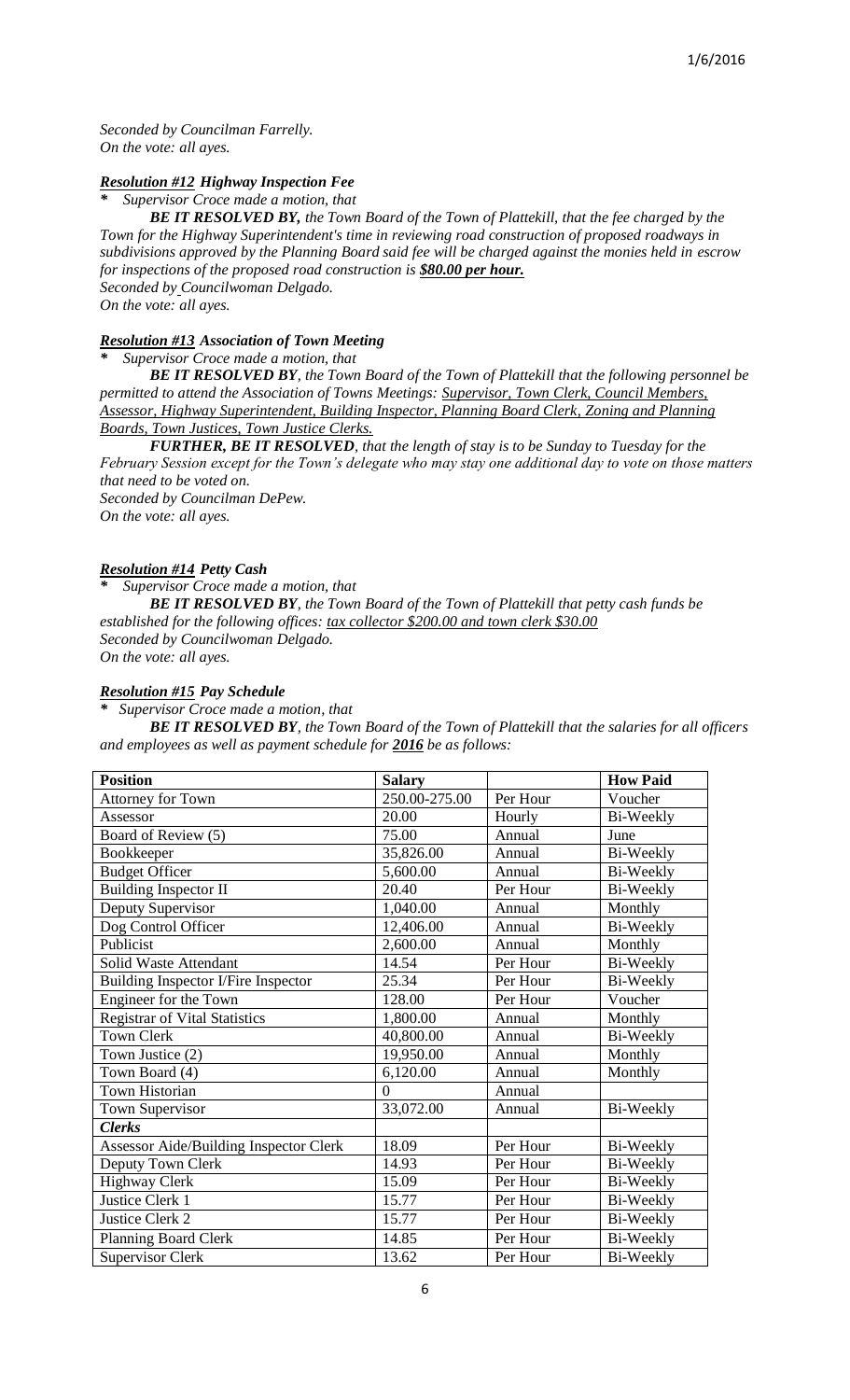| Zoning Board Appeal Clerk             | 14.85       | Per Hour | <b>Bi-Weekly</b> |
|---------------------------------------|-------------|----------|------------------|
| Less Than 1/2 Time Clerk              | 78.85       | Weekly   | Monthly          |
| Buildings & Grounds Clerk             | 15.09       | Per Hour | <b>Bi-Weekly</b> |
| <b>Highway</b>                        |             |          |                  |
| <b>Heavy Equipment Motor Operator</b> | 18.50-25.38 | Per Hour | Bi-Weekly        |
| Laborer                               | 11.71       | Per Hour | Bi-Weekly        |
| Mechanic/Motor Equipment Operator     | 18.50-23.97 | Per Hour | <b>Bi-Weekly</b> |
| Motor Equipment Operator              | 18.50-22.89 | Per Hour | <b>Bi-Weekly</b> |
| <b>Highway Superintendent</b>         | 54,000.00   | Annual   | <b>Bi-Weekly</b> |
| Working Supervisor/Forman             | 26.80       | Per Hour | Bi-Weekly        |
| <b>Public Works Officer</b>           | 8,700.00    | Annual   | Bi-Weekly        |
| Municipal Worker III                  | 22.42       | Per Hour | Bi-Weekly        |
| <b>Planning &amp; Zoning Boards</b>   |             |          |                  |
| Planning Board Chairperson            | 648.00      | Annual   | Semi-Annual      |
| <b>Planning Board Members</b>         | 596.00      | Annual   | Semi-Annual      |
| Zoning Board Chairperson              | 451.00      | Annual   | Semi-Annual      |
| <b>Zoning Board Members</b>           | 398.00      | Annual   | Semi-Annual      |
| Police                                |             |          |                  |
| Police Chief                          | 30,000.00   | Annual   | Bi-Weekly        |
| Police Lieutenant                     | 30,000.00   | Annual   | Bi-Weekly        |
| Police Officer                        | 22.60-24.92 | Per Hour | Bi-Weekly        |
| Police Clerk                          | 13.96       | Per Hour | <b>Bi-Weekly</b> |
| <b>DARE</b> Officer                   | 26.23       | Per Hour | Bi-Weekly        |
| Police Sergeant                       | 28.98       | Per Hour | <b>Bi-Weekly</b> |
| Detective                             | 26.23       | Per Hour | Bi-Weekly        |
| <b>Recreation</b>                     |             |          |                  |
| Lifeguard/Water Safety                | 9.50        | Per Hour | <b>Bi-Weekly</b> |
| <b>Recreation Director</b>            | 10,000.00   | Annual   | Monthly          |
| <b>Seasonal Recreation Director</b>   | 13.00       | Per Hour | <b>Bi-Weekly</b> |
| <b>Summer Program EMT</b>             | 10.75       | Per Hour | Bi-Weekly        |
| <b>Assistant Director</b>             | 11.00       | Per Hour | Bi-Weekly        |
| Counselors                            | 9.00-9.25   | Per Hour | Bi-Weekly        |
| Court                                 |             |          |                  |
| <b>Court Officer</b>                  | 17.80       | Per Hour | <b>Bi-Weekly</b> |
| Court Officer II                      | 17.80       | Per Hour | <b>Bi-Weekly</b> |

 *BE IT FURTHER RESOLVED, that all pay schedules will be retroactive to the first payroll of 2016.* 

*Seconded by Councilman Farrelly. On the vote: all ayes.*

# *Resolution #16 Purchasing Policy*

*\* Supervisor Croce made a motion, that*

*BE IT RESOLVED BY, the Town Board of the Town of Plattekill to adopt the Purchasing Policy attached to these minutes. Seconded by Councilman DePew.*

*On the vote: all ayes.*

#### *Resolution #17 Hours of Operation*

*\* Supervisor Croce made a motion, that* 

*BE IT RESOLVED BY, the Town Board of the Town of Plattekill to establish the following hours of operation for the Town Departments:*

| <b>Building Inspector</b> | $9:00$ am to 4:00 pm Monday through Friday. 5pm to 7pm on |
|---------------------------|-----------------------------------------------------------|
|                           | Tuesday evenings.                                         |
| Assessor                  | 9:00 am to 4:00 pm Monday/Wednesday/Thursday              |
|                           | 9:00 am to $12:00$ pm Tuesday                             |
| $\sim$                    |                                                           |

*Seconded by Councilman DePew. On the vote: all ayes.*

# *Resolution #18 Dog Control Officer*

*\* Supervisor Croce made a motion, that* 

*BE IT RESOLVED BY, the Town Board of the Town of Plattekill that the Dog Control Officer is authorized to determine dog-inflicted damage on domestic animals as found in the Ag. & Market Law*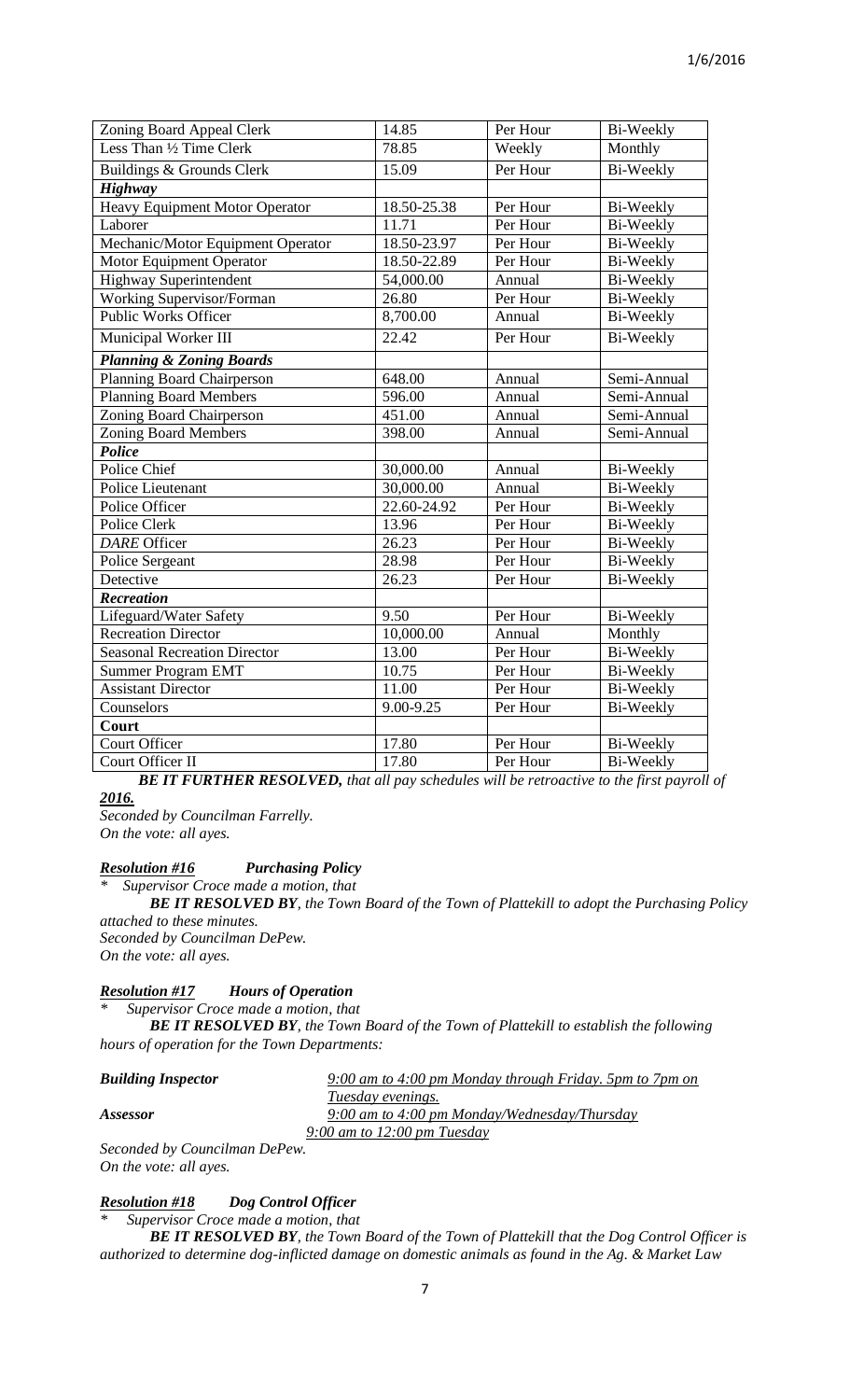*§125(4). Seconded by Councilwoman Delgado. On the vote: all ayes.*

# *Resolution #19 Notice of Officials*

*\* Supervisor Croce made a motion, that*

*BE IT RESOLVED BY<sub></sub>, the Town Board of the Town of Plattekill that on or before <u>Jan 10<sup>th</sup>,</u>the Town Clerk is instructed to notify the Department of Audit and Control of the names and addresses of all Town of Plattekill Officials. Seconded by Councilwoman Delgado.*

*On the vote: all ayes.*

# *Resolution #20 Annual Financial Reports*

*\* Supervisor Croce made a motion, that*

*BE IT RESOLVED BY, the Town Board of the Town of Plattekill that the Town Supervisor, in lieu of a year-end report, files an Annual Financial Document with the Department of Audit and Control.*

*FURTHER, BE IT RESOLVED the Town Clerk is to post notice of its filing and availability for review.*

*Seconded by Councilman DePew. On the vote: all ayes.* 

# *Resolution #21 Training*

*\* Supervisor Croce made a motion, that*

*WHEREAS, the Town Board by law is required to set training and attendance requirements for members of the Planning Board and Zoning Board of Appeals* 

*NOW THEREFORE BE IT RESOLVED by the Town Board that the following training and attendance requirements are established for the 2016 year for all Planning and Zoning Board members:*

*FURTHER, the Planning Board and Zoning Board Chairpersons shall provide the Town Board a semi-annual report of the status of each of the members of their prospective Boards attendance and* 

*training status:*

 *Training: 4 hours per member per year* 

 *Attendance: 80% of regular scheduled meetings*

*FURTHER, BE IT RESOLVED- the Town will provide for the costs of said training. Seconded by Councilman DePew.*

*On the vote: all ayes.*

*Resolution #22 Investment Policy*

*\* Councilman Depew made a motion, that*

*BE IT RESOLVED BY, the Town Board of the Town of Plattekill that the Town Board adopts an Investment Policy, a copy of which will be attached to these minutes and filed in the Town clerks Office. The bank and trust companies authorized for the unlimited deposit of monies are M & T Bank and Key Bank.*

*Seconded by Councilman Farrelly. On the vote: all ayes.*

*Resolution #23 Fees Collected*

*\* Councilman DePew made a motion, that* 

*WHEREAS the Building Inspector is authorized to receive all fees associated with the duties of his office;*

*NOW THEREFORE BE IT RESOLVED by the Town Board of the Town of Plattekill that all Building Department fees and Planning and Zoning Board fees, including escrows, are to be collected by the Building Inspector*

*FURTHER, BE IT RESOLVED THAT all fees are to be remanded to the Supervisor once during a business week except that monies received by the Building Inspector for escrow accounts, will be remanded to the Supervisor within 24 hours of their receipt. Seconded by Councilwoman Delgado.*

*On the vote: all ayes.*

# *Resolution #24 Employee Work Hours*

*\* Councilman DePew made a motion, that* 

*WHEREAS, the Town Board of the Town of Plattekill budgets for the salaries of hourly employees based on the number of hours worked in a week.*

*NOW BE IT RESOLVED BY the Town Board of Plattekill that the following are the maximum allowed hours of work by various employees on a weekly basis.*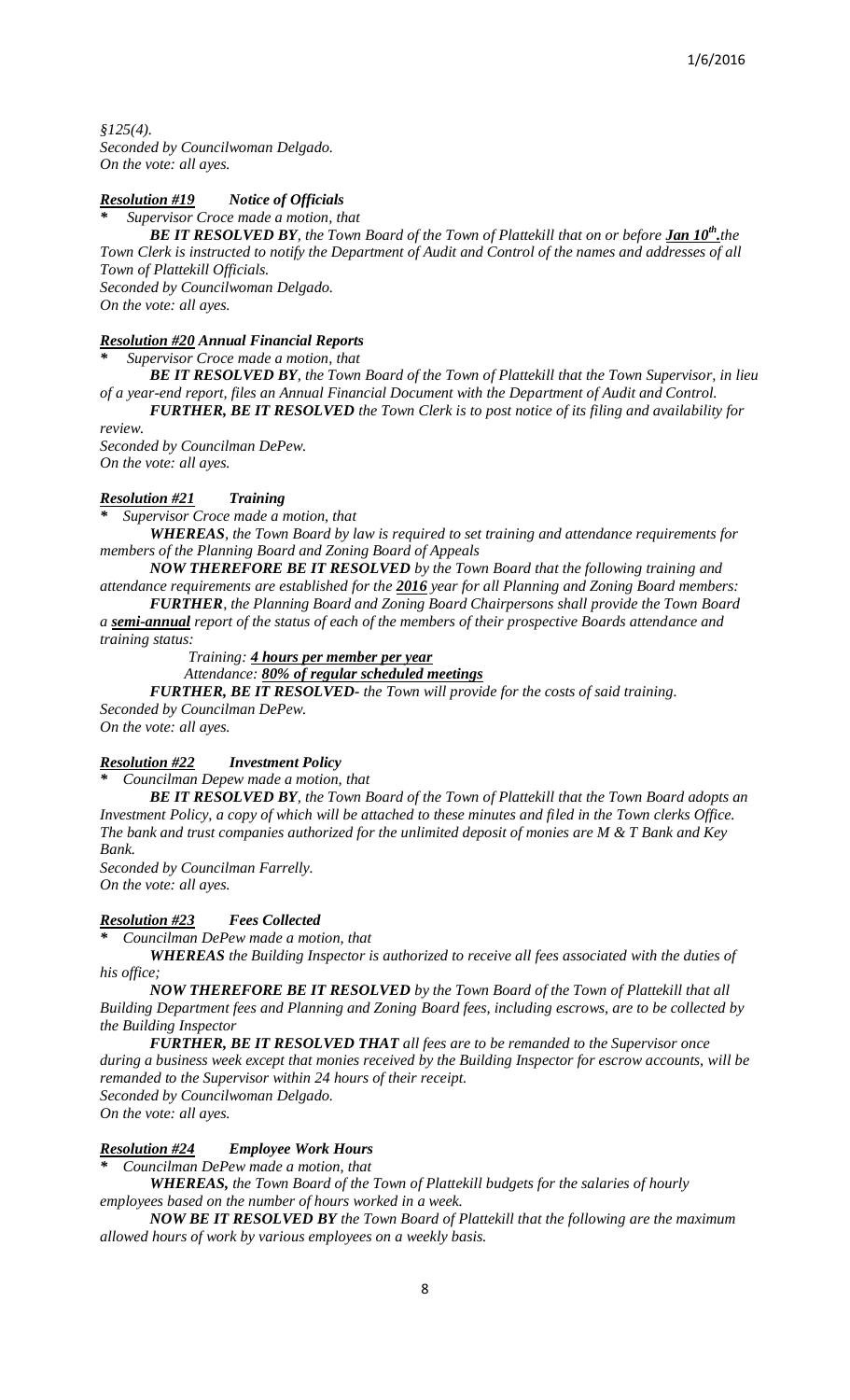| <b>Title</b>                            | Hours per week |
|-----------------------------------------|----------------|
| <b>Assessor Aid Clerk/Building Dept</b> | 40             |
| Deputy Town Clerk                       | 30             |
| Highway/Buildings & Grounds Clerk       | 40             |
| <b>Justice Clerk</b>                    | 40             |
| <b>Planning Board Clerk</b>             | 22             |
| Police Clerk                            | 27             |
| <b>Supervisor Clerk</b>                 | 30             |
| Zoning Board of Appeals Clerk           | 18             |

*BE IT RESOLVED THAT, as outlined in the employee manual, the Town Board must approve any deviation from this schedule prior to change. Seconded by Councilwoman Delgado. On the vote: all ayes.*

# *Resolution #25 Records Access*

*\* Councilman DePew made a motion, that*

*WHEREAS, the Town Board of the Town of Plattekill recognizes it's responsibility to comply with the Freedom of Information Law, for access to Town records; and*

*WHEREAS, the Town Board has appointed a Records Access Officer to coordinate the Town's response to public requests for records.*

*NOW, THEREFORE, BE IT RESOLVED by the Town Board of Plattekill the following: 1. All departments, employees or others, who are requested to provide copies or access to Town records, must direct all requests to the Records Access Officer.*

2. The Records Access Officer alone will be responsible to then process the request and either *provide the requested documents or deny the request.*

*3. Any denial of access may be appealed to the Town Board within 30 days of the denial. Seconded by Councilwoman Delgado.*

*On the vote: all ayes.*

*Resolution #26 Payment of Claims in Advance of Audit*

*\* Councilman DePew made a motion, that*

*WHEREAS, the Town of Plattekill incurs charges for certain services which from time to time are audited by the Town Board for payment after the due date; and*

*WHEREAS, as a result of said audit late charges can be assessed or the service not rendered,*

*NOW, THEREFORE BE IT RESOLVED, by the Town Board of the Town of Plattekill to authorize the Supervisor to pay all bills received for electric, telephone, gas and fuel oil services, as well as postage charges in advance of the audit of claims.*

*BE IT FURTHER RESOLVED, that claims for these payments shall be presented at the next regular Town Board meeting for audit.*

*Seconded by Supervisor Croce. On the vote: all ayes.*

# *SECTION 4 TOWN CLERK OFFICE HOURS:*

*The Town Clerk sets the following hours*

*Town Clerk Hours: 9:00 AM to 3:30 PM, Monday through Friday or by appointment, And Saturdays during the month of January only: 9:00 AM to 12:00 Noon.*

# *SECTION 5 YEAR END AUDIT*

 *The Town Board will conduct a year-end audit of all Town financial books of the Town Justice, Building Inspector, Town Clerk, Tax Collector, Town Supervisor and Dog Control Officer.*

 Supervisor Croce stated that the Reorganization portion of the meeting was over and that he would like to address a short agenda for the rest of the meeting.

Time: 7:40 PM.

#### MINUTES

Supervisor Croce made a motion to dispense with the reading of the minutes from the December 30, 2015 Special Settlement Town Board Meeting.

Councilman DePew seconded.

On the vote: all ayes.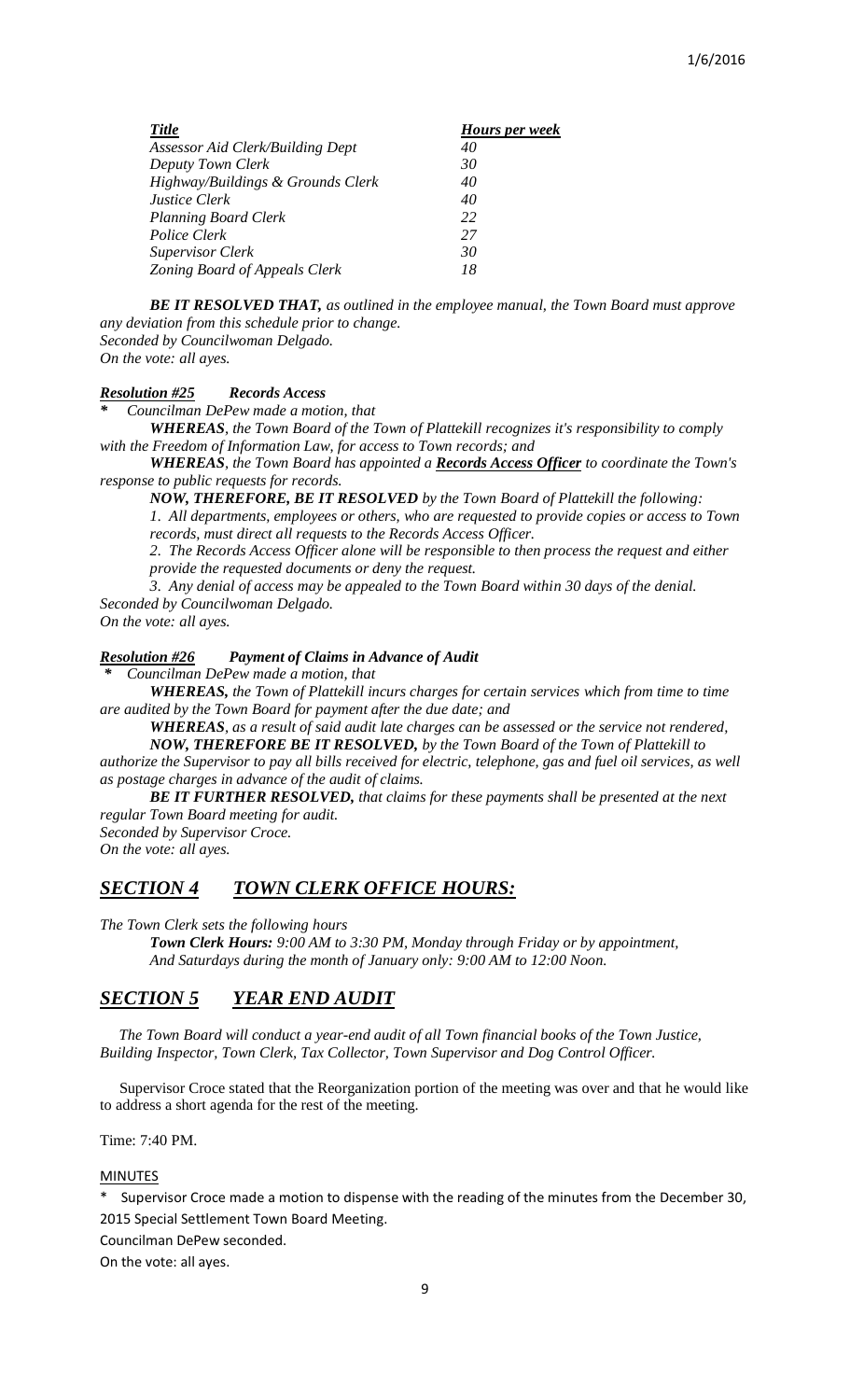Supervisor Croce made a motion to accept the minutes from the December 30, 2015 Special Settlement Town Board Meeting. Councilwoman Delgado seconded.

On the vote: all ayes.

## PUBLIC INPUT

 Mrs. Annette Laskowsky asked if the Town Board was going to consider appointing an Ethics Board for the Town.

 Supervisor Croce explained that the Town Board is working on this matter. He stated that the original law, setting up an Ethics Board, was adopted in 1970 and there are some issues with the language in the original code. He stated that the Town Board is currently researching other local Town Codes and speaking to our attorney to try to update the wording. He stated that the Town has not had an Ethics Board since he was elected in 2010 and he would like to do this, he just wants to make sure that we do it properly.

Mrs. Laskowsky stated that it did not appear that some of the Town Hall staff received raises.

 Supervisor Croce stated that those employees, that did not receive a raise, are part of the Employee Union Contract and a new contract is being finalized at this time. The Town Board has set aside money for their raises, in the 2016 Budget, so that when the contract is finalized, they will receive their raises at that time.

There were no further comments or questions from the public.

\* Supervisor Croce made a motion to close the Public Input section of the meeting at 7:42 PM. Councilwoman Delgado seconded.

On the vote: all ayes.

## SECTION 1 - AWARD BID FOR 2004 TAHOE

 Supervisor Croce read the legal notice that was put in the local newspaper for the sale of the 2004 Chevy Tahoe. He stated that the Town received one bid that was opened at 10:00 AM on Dec. 30, 2015.

\* Councilman DePew made a motion to award the bid for the sale of the 2004 Chevy Tahoe to David Gerard at a cost of \$250.00.

Councilwoman Delgado seconded. On the vote: all ayes.

# SECTION 2 – INTERVIEW DATES FOR PLANNING BOARD MEMBER

 Supervisor Croce explained that the Town Board has received 4 applications to fill the vacant position on the Town Planning Board. He stated that he would like to set a date to do interviews.

The Town Board decided to meet either Tuesday Jan.  $12^{th}$  or Thrusday, Jan.  $14^{th}$ , at 6:00 PM to do the interviews.

Supervisor Croce stated that he would have his clerk set up the appointments for the candidates.

#### SECTION 3 – MOBILE HOME PARK PERMITS

 Supervisor Croce read through the long list of Mobile Home Parks that were receiving their Park renewal permits for 2015.

\* Councilwoman Delgado made a motion to authorize the Supervisor to sign the Mobile Home Park Permits that he had just read and a list of these Mobile Home Parks will be attached to these minutes. Councilman DePew seconded.

On the vote: all ayes.

## SECTION 4 – UTILITY SUPPLIER

 Supervisor Croce stated that the Town Board had authorized him, last February, to obtain electric from a company that was offering a reduced rate on electric usage. He explained that the year was just about over and the Town Board has to decide which company we will use for the next year. He stated that he was still obtaining a new rate from the current company and he would give everyone that information before the next Town Board Meeting so that a decision can be made.